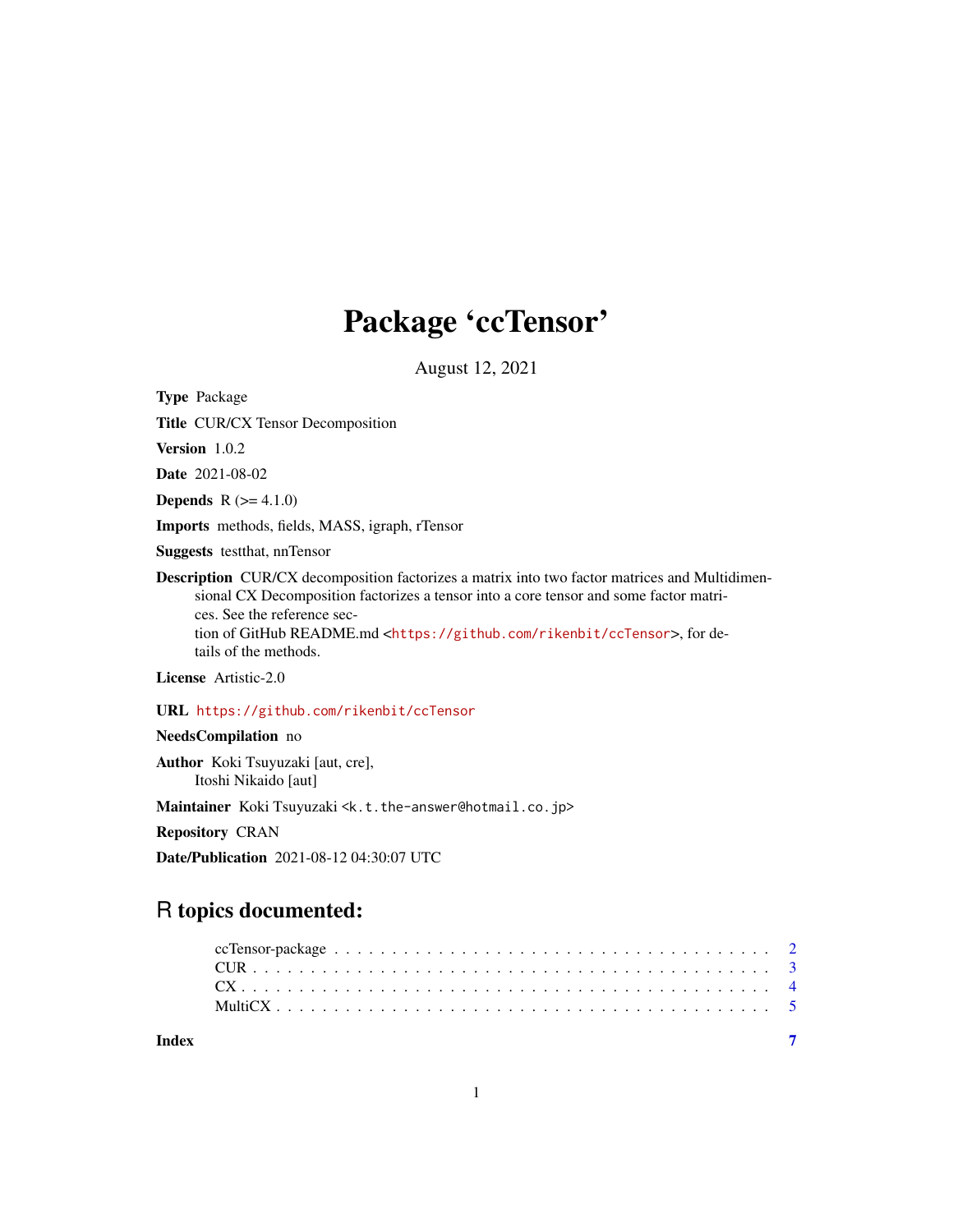<span id="page-1-0"></span>

#### Description

CUR/CX decomposition factorizes a matrix into two factor matrices and Multidimensional CX Decomposition factorizes a tensor into a core tensor and some factor matrices. See the reference section of GitHub README.md <https://github.com/rikenbit/ccTensor>, for details of the methods.

#### Details

The DESCRIPTION file:

| Package:     | ccTensor                                                                                                                   |
|--------------|----------------------------------------------------------------------------------------------------------------------------|
| Type:        | Package                                                                                                                    |
| Title:       | <b>CUR/CX Tensor Decomposition</b>                                                                                         |
| Version:     | 1.0.2                                                                                                                      |
| Date:        | 2021-08-02                                                                                                                 |
|              | Authors @R: c(person("Koki", "Tsuyuzaki", role = c("aut", "cre"), email = "k.t.the-answer@hotmail.co.jp"), person("Itoshi" |
| Depends:     | $R$ ( $>= 4.1.0$ )                                                                                                         |
| Imports:     | methods, fields, MASS, igraph, rTensor                                                                                     |
| Suggests:    | testthat, nnTensor                                                                                                         |
| Description: | CUR/CX decomposition factorizes a matrix into two factor matrices and Multidimensional CX Decomposition                    |
| License:     | Artistic-2.0                                                                                                               |
| URL:         | https://github.com/rikenbit/ccTensor                                                                                       |
| Author:      | Koki Tsuyuzaki [aut, cre], Itoshi Nikaido [aut]                                                                            |
| Maintainer:  | Koki Tsuyuzaki <k.t.the-answer@hotmail.co.jp></k.t.the-answer@hotmail.co.jp>                                               |

Index of help topics:

| ccTensor-package | CUR/CX Tensor Decomposition  |
|------------------|------------------------------|
| CUR.             | CUR Matrix Decomposition     |
| CX.              | CX Matrix Decomposition      |
| MultiCX          | MultiCX Tensor Decomposition |

#### Author(s)

#### NA

Maintainer: NA

#### References

Michael W. Mahoney, et. al., (2009). CUR matrix decompositions for improved data analysis. *PNAS*

Petros Drineas et.al., (2008). Relative-error CUR Matrix Decompositions. *SIAM J. Matrix Anal. Appl.*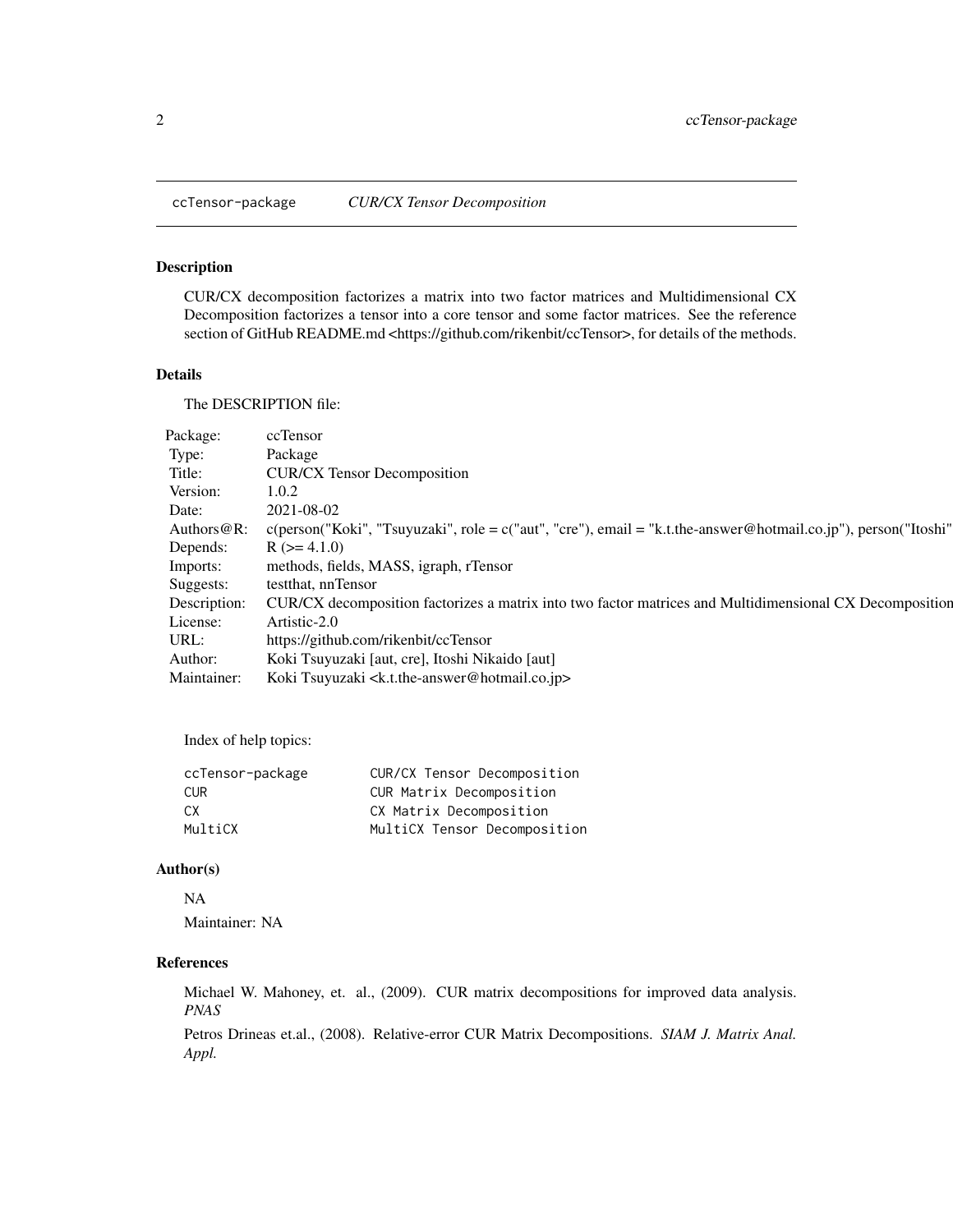<span id="page-2-0"></span>Maria F. K. B. et. al. (2019). Multidimensional CX Decomposition of Tensors. *WCNPS*

#### See Also

[CX](#page-3-1),[CUR](#page-2-1),[MultiCX](#page-4-1)

#### Examples

ls("package:ccTensor")

<span id="page-2-1"></span>CUR *CUR Matrix Decomposition*

#### Description

The input data is assumed to be a matrix. CUR decomposes the matrix to three low-dimensional factor matices. C and R are not estimated values but the actual column and row vectors sampled from the matrix.

#### Usage

```
CUR(A, c.rank=NULL, r.rank=NULL, thr=0.9,
  c.method=c("best.match", "random", "exact.num.random", "top.scores"),
  u.method=c("invCR", "invW"),
  r.method=c("best.match", "random", "exact.num.random", "top.scores"))
```
#### Arguments

| $\overline{A}$ | The input matrix which has N-rows and M-columns.                                                                                                                                                     |
|----------------|------------------------------------------------------------------------------------------------------------------------------------------------------------------------------------------------------|
| c.rank         | The number of low-dimension of C $(J1 < N,M)$ . If this argument is not specified<br>or specified as NULL, the low-dimension is estimated based on the cumulative<br>singular value (Default: NULL). |
| r.rank         | The number of low-dimension of R $(J2 < N,M)$ . If this argument is not specified<br>or specified as NULL, the low-dimension is estimated based on the cumulative<br>singular value (Default: NULL). |
| thr            | The threshold to determine the low-dimension J1 and J2. The value must be<br>range 0 to 1 (Default: $0.9$ ).                                                                                         |
| c.method       | The column sampling algorithm (Default: best.match).                                                                                                                                                 |
| u.method       | The algorithm to calculate U (Default: invCR).                                                                                                                                                       |
| r.method       | The row sampling algorithm (Default: best.match).                                                                                                                                                    |

#### Value

C: A N-rows and J1-columns matrix contains the sampled column vectors from the input matrix A. U: A J1-rows and J2-columns matrix. R: A J2-rows and M-columns matrix contains the sampled row vectors from the input matrix A. indC: The sampled column indices. indC: The sampled row indices. RecError : The reconstruction error between data matrix and reconstructed matrix from C and X.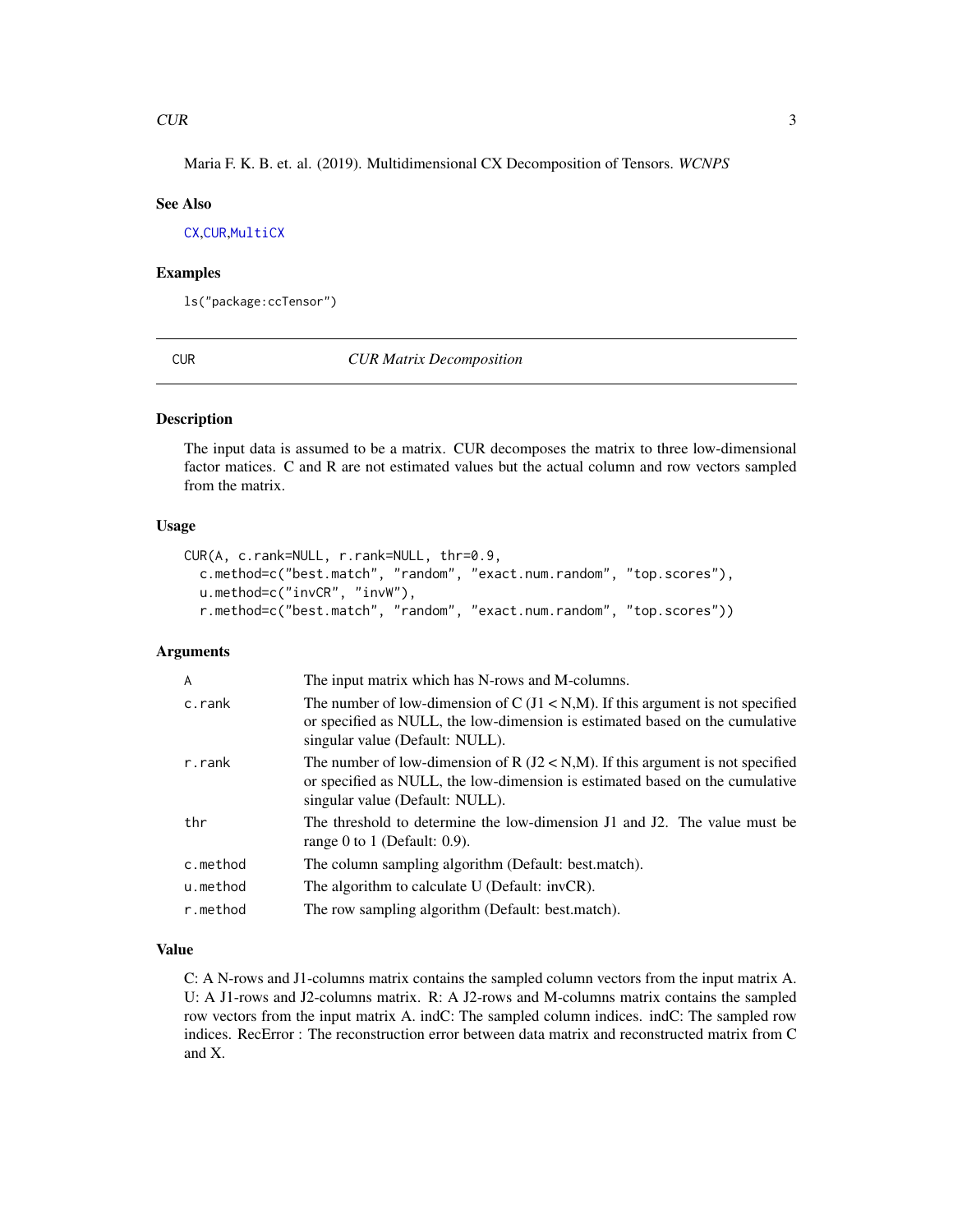#### <span id="page-3-0"></span>Author(s)

Koki Tsuyuzaki

#### References

Michael W. Mahoney, et. al., (2009). CUR matrix decompositions for improved data analysis. *PNAS*

#### Examples

```
library("ccTensor")
library("nnTensor")
# Test data
matdata <- toyModel(model = "NMF")
# Simple usage
out <- CUR(matdata, c.rank=3, r.rank=4)
```
#### <span id="page-3-1"></span>CX *CX Matrix Decomposition*

#### Description

The input data is assumed to be a matrix. CX decomposes the matrix to two low-dimensional factor matices. C is not an estimated values but the actual column vectors sampled from the matrix.

#### Usage

```
CX(A, rank=NULL, thr=0.9,
  c.method=c("best.match", "random", "exact.num.random", "top.scores"))
```
#### Arguments

| $\mathsf{A}$ | The input matrix which has N-rows and M-columns.                                                                                                                                               |
|--------------|------------------------------------------------------------------------------------------------------------------------------------------------------------------------------------------------|
| rank         | The number of low-dimension $(J < N,M)$ . If this argument is not specified or<br>specified as NULL, the low-dimension is estimated based on the cumulative<br>singular value (Default: NULL). |
| thr          | The threshold to determine the low-dimension J. The value must be range 0 to 1<br>(Default: 0.9).                                                                                              |
| c.method     | The column sampling algorithm (Default: best.match).                                                                                                                                           |

#### Value

C: A N-rows and J-columns matrix contains the sampled column vectors from the input matrix A. X: A J-rows and M-columns matrix. indC: The sampled column indices. RecError : The reconstruction error between data matrix and reconstructed matrix from C and X.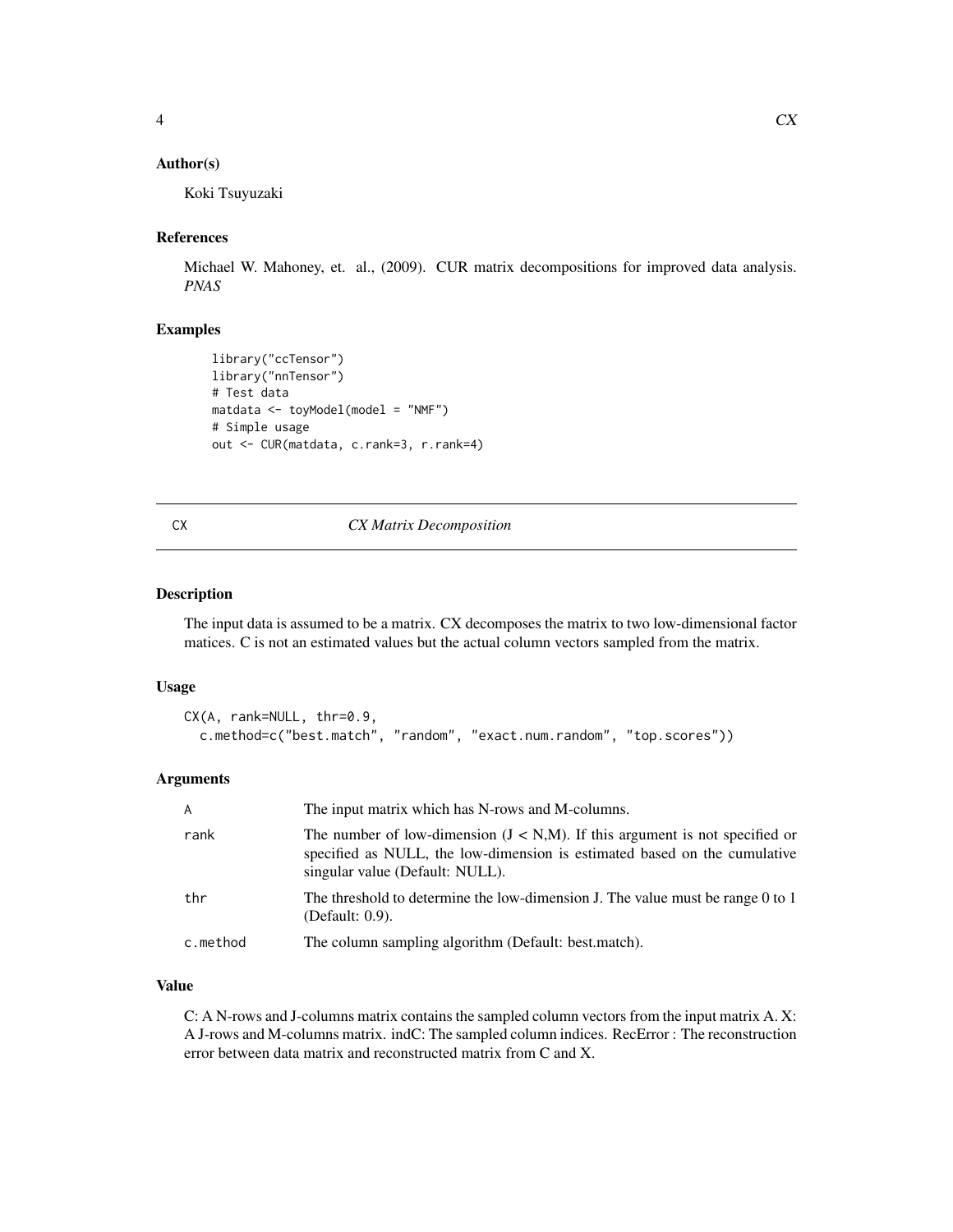#### <span id="page-4-0"></span> $\mathbf{Multic}$   $\mathbf{X}$   $\mathbf{S}$   $\mathbf{S}$   $\mathbf{S}$   $\mathbf{S}$   $\mathbf{S}$   $\mathbf{S}$   $\mathbf{S}$   $\mathbf{S}$   $\mathbf{S}$   $\mathbf{S}$   $\mathbf{S}$   $\mathbf{S}$   $\mathbf{S}$   $\mathbf{S}$   $\mathbf{S}$   $\mathbf{S}$   $\mathbf{S}$   $\mathbf{S}$   $\mathbf{S}$   $\mathbf{S}$   $\mathbf{S}$   $\mathbf{S}$   $\mathbf$

#### Author(s)

Koki Tsuyuzaki

#### References

Petros Drineas et.al., (2008). Relative-error CUR Matrix Decompositions. *SIAM J. Matrix Anal. Appl.*

#### Examples

```
library("ccTensor")
library("nnTensor")
# Test data
matdata <- toyModel(model = "NMF")
# Simple usage
out <- CX(matdata, rank=5)
```
<span id="page-4-1"></span>MultiCX *MultiCX Tensor Decomposition*

#### Description

The input data is assumed to be a tensor. MultiCX decomposes the tensor into a core tensor and some factor matrices. The factor matrices are not estimated values but the actual column vectors sampled from the unfolded matrix in each mode.

#### Usage

```
MultiCX(Y, rank=NULL, modes=1:3, thr=0.9,
  c.method=c("best.match", "random", "exact.num.random", "top.scores"))
```
#### Arguments

| Υ        | The input tensor (e.g. $N$ times $M$ times $L$ ).                                                                                                                                                                          |  |
|----------|----------------------------------------------------------------------------------------------------------------------------------------------------------------------------------------------------------------------------|--|
| rank     | The number of low-dimension of factor matrices (e.g. J1, J2, and J3). If this<br>argument is not specified or specified as NULL, the low-dimension is estimated<br>based on the cumulative singular value (Default: NULL). |  |
| modes    | The vector of the modes on whih to perform the decomposition (Default: 1:3)<br><all modes="">).</all>                                                                                                                      |  |
| thr      | The threshold to determine the low-dimension of factor matrices. The value<br>must be range 0 to 1 (Default: $0.9$ ).                                                                                                      |  |
| c.method | The column sampling algorithm (Default: best.match).                                                                                                                                                                       |  |

#### Value

U: Core tensor (e.g. J1 times J2 times J3). C: Factor matrices (e.g. C\_1: ????????) RecError : The reconstruction error between data tensor and reconstructed tensor from C and X.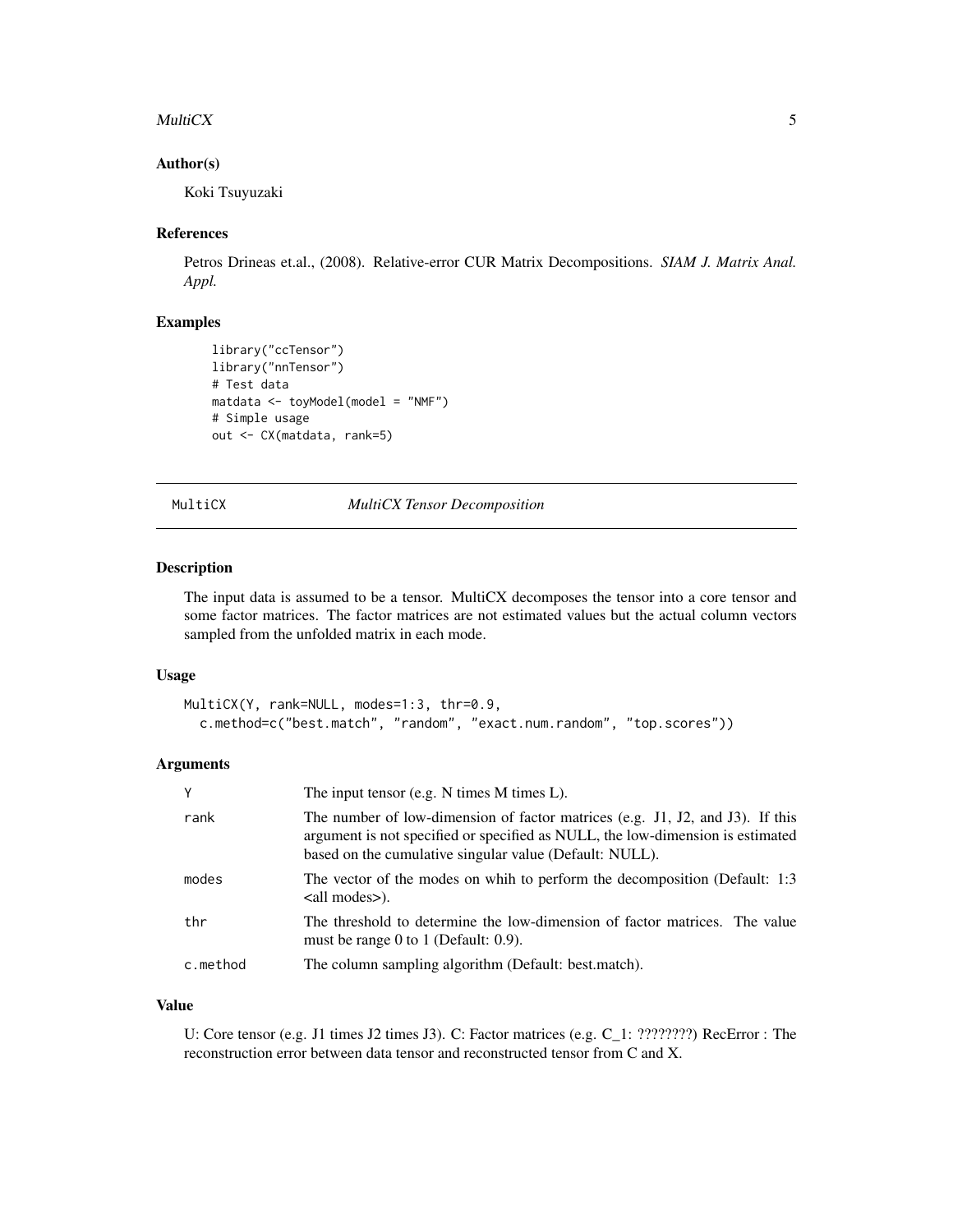#### Author(s)

Koki Tsuyuzaki

#### References

Maria F. K. B. et. al. (2019). Multidimensional CX Decomposition of Tensors. *WCNPS*

#### Examples

```
library("ccTensor")
library("nnTensor")
# Test data
tensdata <- toyModel(model = "CP")
# Simple usage
out <- MultiCX(tensdata, rank=c(3,4,5))
```